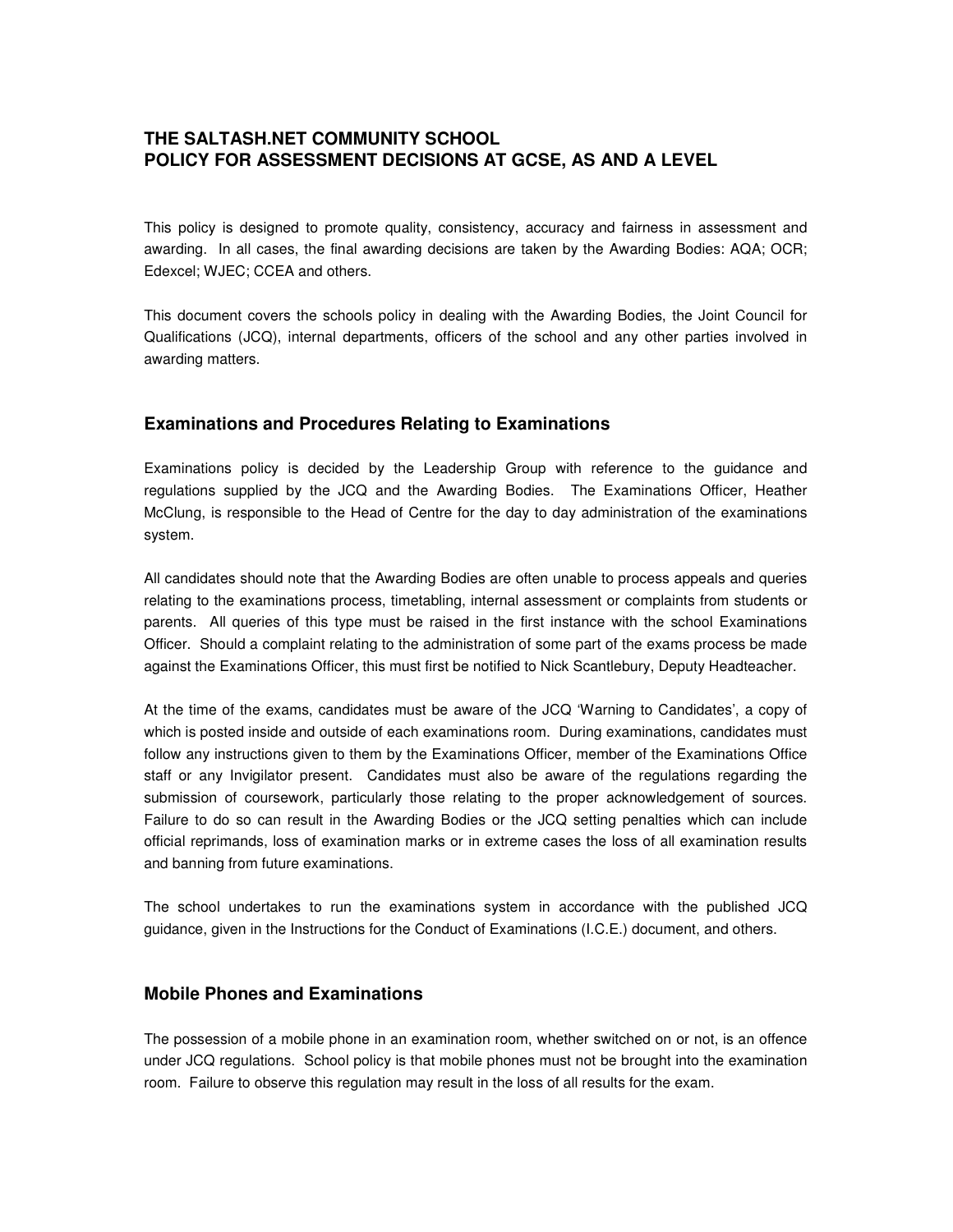# **Internal Assessment**

Under the Joint Council Code of Practice, the Awarding Bodies require school centres offering their examinations to:

- 1. have a published appeals procedure relating to internal assessment decisions;
- 2. make this document available and accessible to candidates.

The Awarding Body will moderate the assessed coursework/oral tapes and the final mark awarded is that of the Awarding Body. This mark is outside the control of the school and is not covered by this procedure.

The school will ensure that:

- 1. work submitted by the candidate for assessment has been authenticated as original work according to the guidance issued by the Joint Council;
- 2. at the beginning of the school year, candidates are given written guidance about the Awarding Bodies regulations on the production of coursework, the school's deadlines for submission as well as information about the school's appeals procedure.
- 3. within each department, candidates are given adequate and appropriate time to produce the coursework;
- 4. internal assessments are conducted by staff who have an appropriate level of knowledge, understanding and skill;
- 5. the consistency of the internal assessment is secured through the departmental mark scheme or marking criteria and internal standardization, as necessary;
- 6. the staff responsible for internal standardization of a subject will endeavour to attend appropriate training sessions given by the relevant Awarding Body.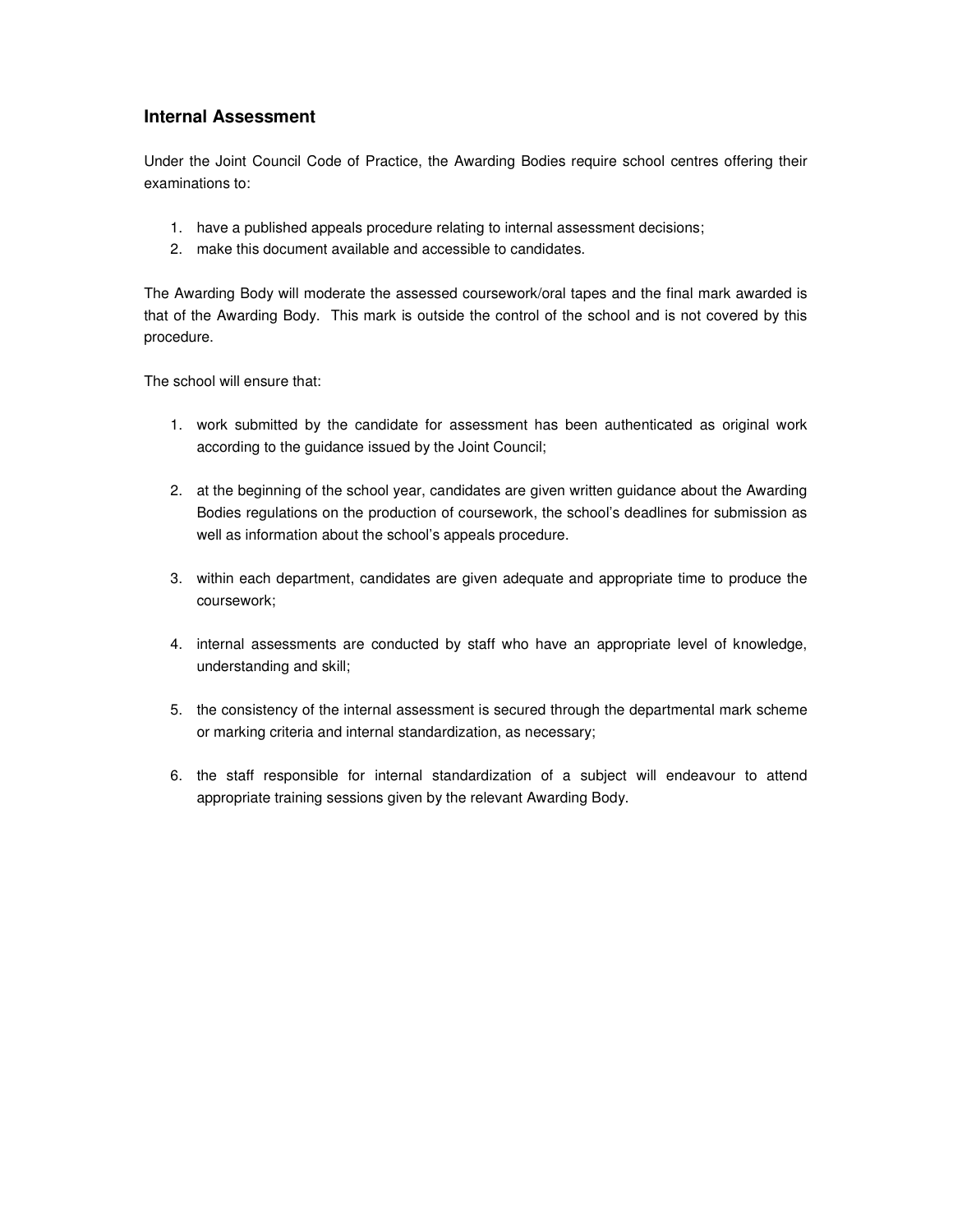### **Examination Coursework Procedure at saltash.net community school**

- 1. Coursework is defined as any piece of written or practical work which is marked by the school or an external examiner and which contributes to a GCSE, AS or A Level Award.
- 2. Students must read and understand fully the Notice to Candidates from the Joint Council for Qualifications about Coursework Regulations (attached).
- 3. Irregularities in coursework discovered prior to the student signing a declaration of authentication will not be reported to the Awarding Body but dealt with as an internal disciplinary matter. The work will not gain any credit.
- 4. An irregularity in coursework discovered after the signing of the declaration of authentication by the student will be reported to the Awarding Body which may lead to disqualification from the subject.
- 5. Coursework must be handed in by the agreed published departmental deadline.
- 6. All students are given the same and sufficient time to complete the work.
- 7. Students are given clear instructions as to the time and place for handing in the work.
- 8. The work must be handed in by the student to the designated teacher and not given to another student to hand in.
- 9. If the student is absent from school on the deadline day, a parent/carer or friend must bring the work to school to be handed in to meet the deadline.
- 10. If it is impossible to deliver the work to school, the appropriate Head of Department or, in case of absence, his or her representative, must be contacted by phone on the deadline day for advice.
- 11. If the coursework has not been completed by the deadline, the incomplete work must be handed in on the deadline day to receive a mark. There will be no further opportunity to complete this work for an improved mark.
- 12. Normally there will be no extension of a coursework deadline if a student is absent for a day or two during the period that the coursework is being completed.
- 13. If there are any special circumstances e.g. a prolonged absence covered by a medical certificate, there is a possibility of an extension but this must be negotiated with the appropriate Head of Department.